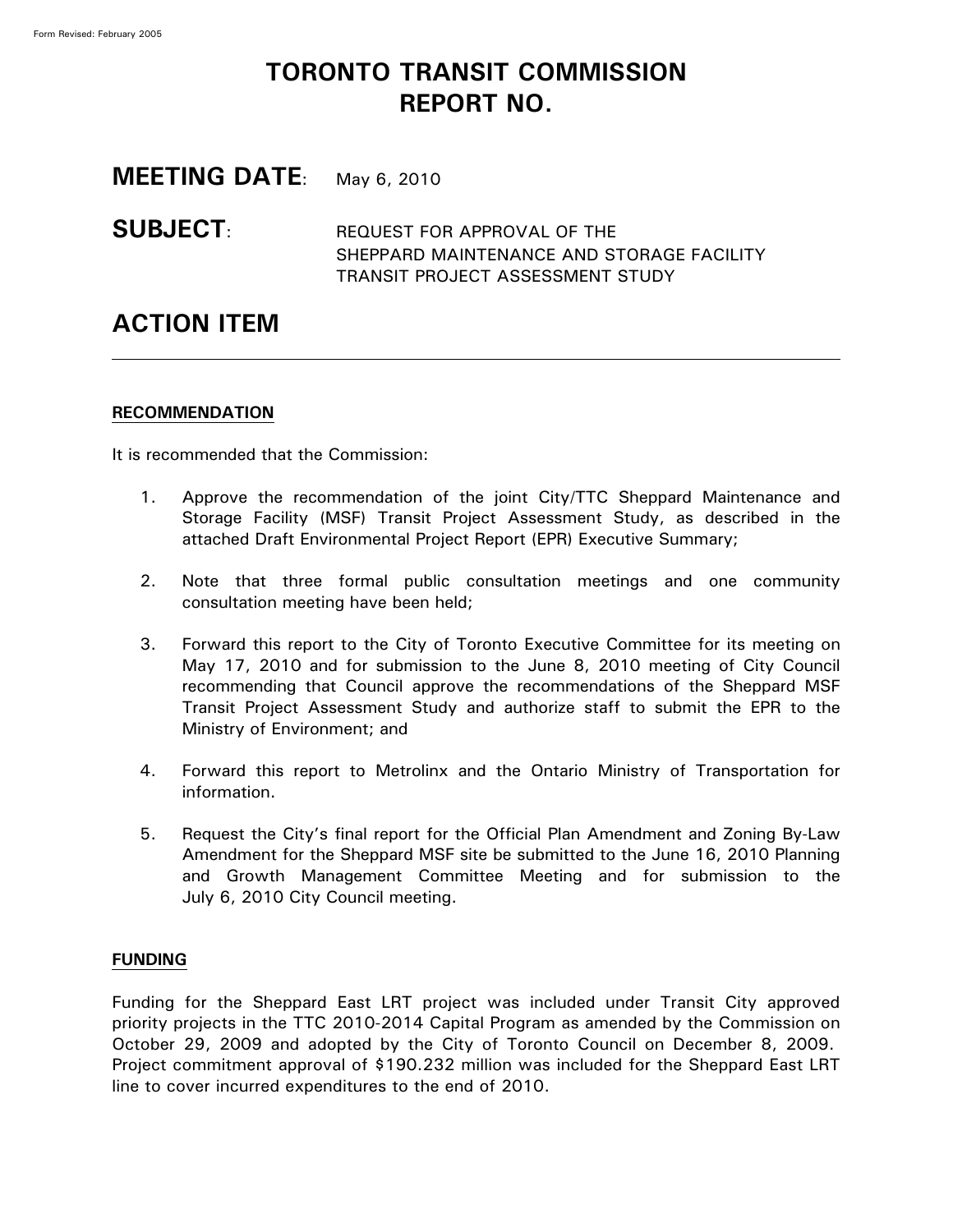## **BACKGROUND**

At its meeting of March 21, 2007, the Commission endorsed the *Toronto Transit City Light Rail Plan* as the basis for rapid transit expansion in the City of Toronto. This plan included the Sheppard East LRT line as one of seven lines forming a network of fast, reliable, environmentally-sustainable light rail transit throughout the City. Subsequently at its meeting of November 14, 2007, the Commission received the staff report entitled, Transit City Light Rail Plan – Evaluation and Ranking of Routes, which assessed all seven of the light rail lines which comprise the Transit City plan, and confirmed the earlier staff conclusion that the Sheppard East, Etobicoke-Finch West, and Eglinton Crosstown LRT lines are the priority projects for the start of implementation of the plan.

On June 15, 2007, the Province of Ontario announced the *MoveOntario 2020* rapid transit plan for the Greater Toronto and Hamilton area (GTHA). *MoveOntario 2020* includes the TTC-City of Toronto *Transit Light Rail Plan*, including the proposed Sheppard East LRT line as well as the upgrade and extension of the Scarborough Rapid Transit (SRT) line. In the spring of 2009 the Provincial and Federal Governments announced funding of \$950 million for the Sheppard East LRT project and the Province announced funding for the SRT at \$1.4 billion. The Sheppard LRT and the upgrade and extension of the SRT line are included as priority projects in the *Metrolinx Big Move Transit Plan* for the GTHA. In its March 25, 2010 Provincial Budget, the Province announced that it was deferring \$4 billion in transit construction work over the next five years by working with Metrolinx to phase construction on these identified priority projects. While the details of this construction phasing are not yet available, it is understood that the Sheppard East LRT project is viewed as "under construction" and is not impacted by these project deferrals.

In the fall of 2009, the City of Toronto and Toronto Transit Commission initiated preliminary planning for a Transit Project Assessment Study for the Sheppard MSF. The Transit Project Assessment is being conducted in accordance with the Transit Projects Regulation of the *Environmental Assessment Act* (EA). Under this Regulation, transit projects, such as the Sheppard MSF, are exempt from the requirements under Part II of the *Act.*

This report provides a summary of the public consultation process, results of the Transit Project Assessment Study and the rationale supporting the various elements of the recommended preferred design for the Sheppard MSF.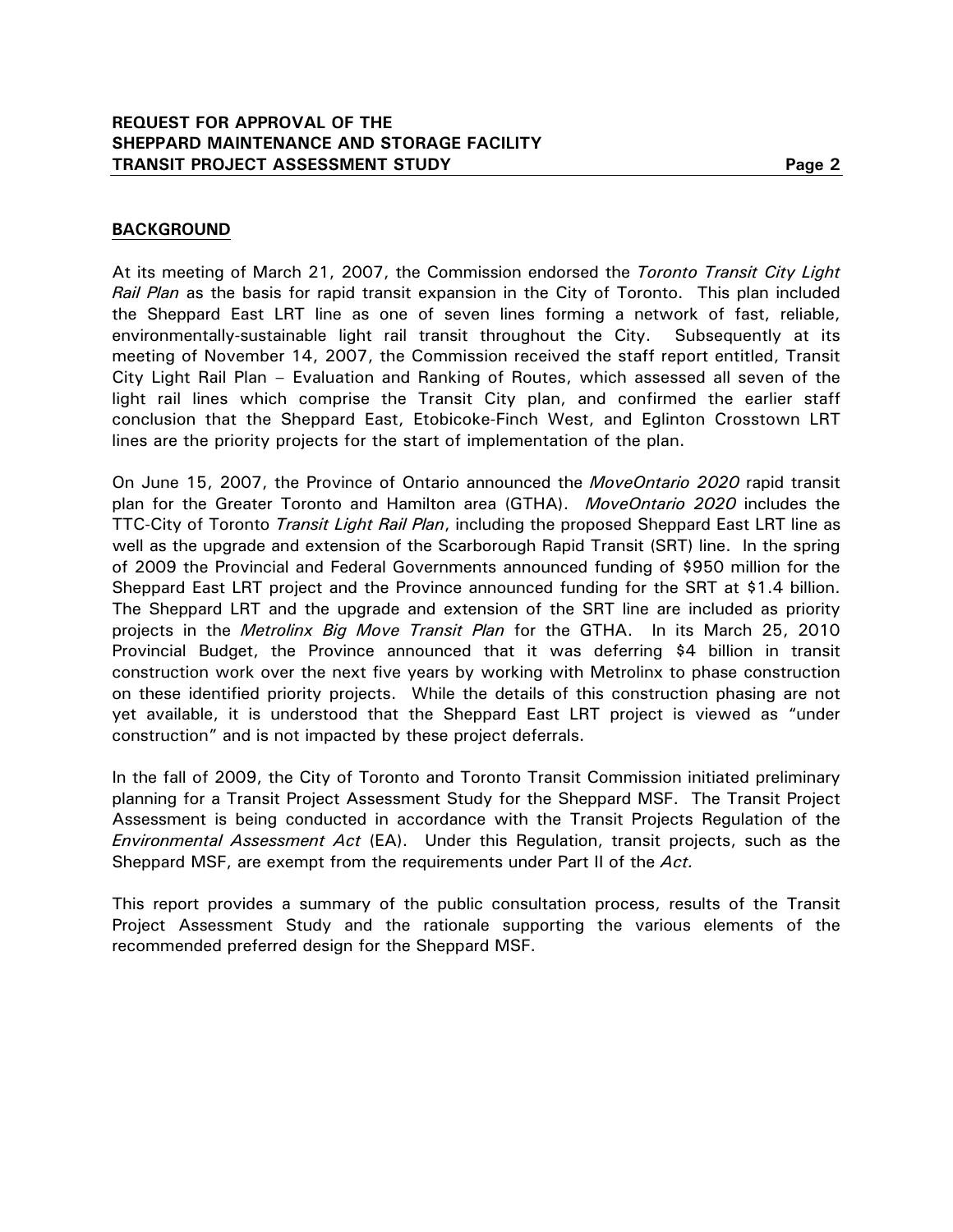### **DISCUSSION**

#### Purpose of the Sheppard MSF Project

The objective of this project is to provide a Maintenance and Storage Facility for the Light Rail Vehicles that would serve Sheppard and SRT lines. The maintenance facility is required to ensure the new LRVs are maintained in a state of good repair in order for the LRT lines to provide reliable, high-capacity, environmentally-sustainable transit service to the public. Outdoor space is also required to store 100 LRVs which will provide daily revenue service to the LRT lines for 35 LRVs for Sheppard East LRT and 63 for SRT project at full build out.

#### Site Location and Study Area

The property for the Sheppard MSF is located at 8304 Sheppard Avenue East in the northwest corner of Sheppard Avenue East and Conlins Road in the City of Toronto, Scarborough District. The vacant site is approximately 12.9 hectares (31.8 acres) in size. The property lies west of Meadowvale Road, east of Morningside Avenue, and south of decommissioned railway corridor and the Rouge River Valley. The site extends approximately 900 m to the north of Sheppard Avenue. The property also fronts on Thornmount Drive along a portion of its western boundary and is adjacent to an unopened road allowance for Conlins Road on the eastern boundary.

The Study Area has been identified as the project site and surrounding area as dictated by the potential effects for each discipline. Where a potential effect may extend beyond the existing site boundary, the Study Area for that effect has been correspondingly extended.

#### The Process to Date

The process to date has involved a number of study phases to develop a preferred site layout for the MSF and to assess the impacts of its construction and operation. These phases included:

- An LRV Maintenance and Repair Facilities Master Plan study was completed that identified the need for additional storage capacity and facilities to maintain new LRVs for Transit City.
- Site selection process to identify a parcel of land of sufficient size to accommodate the facility (min. 25 acres), located close to Sheppard LRT Line, availability to meet scheduled timelines and ready access to utilities.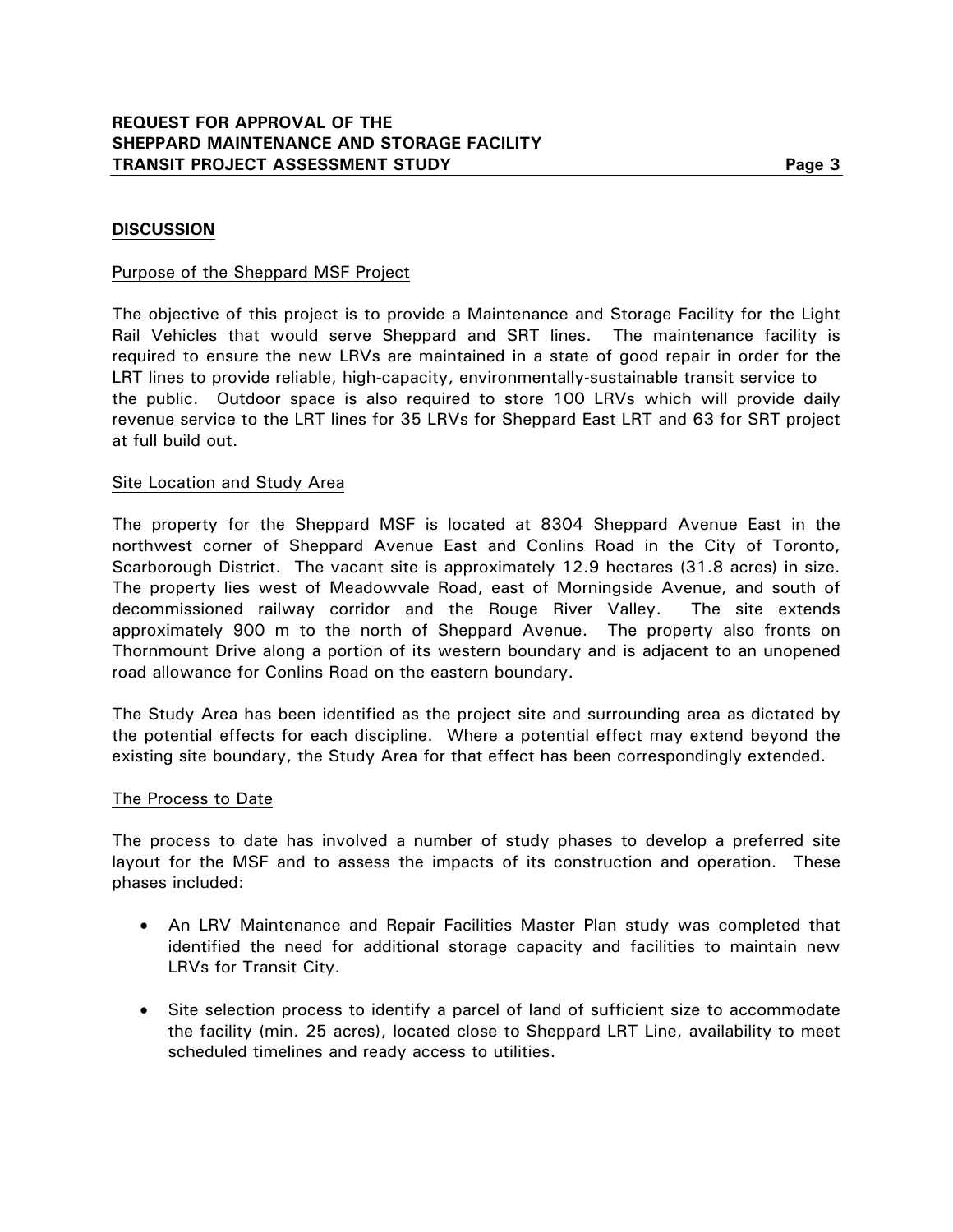- Data collection and analysis of existing conditions for transportation facilities, the natural environment, and the social environment were completed for the study area.
- For those areas where issues had been identified, alternative designs were developed and evaluated. The preferred option was incorporated into the preferred project design.
- Environmental issues were identified and alternative elements were selected for the site design to minimize and/or mitigate adverse impacts.
- Meetings were held with City departments, Toronto Regional Conservation Authority, and interested stakeholders (e.g., Toronto Zoo, Toronto District School Board and the Toronto Catholic District School Board).
- A comprehensive public consultation program was developed and implemented to allow the public to review the proposed project and provide comments. Three public consultation open houses have been held. Information was posted on the City and TTC websites. Opportunities were provided for the public to comment verbally, by email or by fax. In addition, a meeting arranged by the local Councillor provided additional opportunities for the public to receive and respond to detailed information similar to the open houses. A Community Consultation meeting was also held in conjunction with the Official Plan Amendment and Zoning By-law amendment application for the site. In total, five meetings have been held with the public, Councillors and community groups about the project. Responses to questions received from individuals have been provided where requested and public consultation records prepared summarizing concerns and comments.
- The full process has resulted in the development of a preferred site design and associated facilities for the Sheppard MSF.

### The Preferred Design

The preferred site layout proposed for the Sheppard MSF includes the following primary components:

• *Indoor Maintenance and Repair Facility (Carhouse).* The proposed carhouse building will be approximately 16,900  $m^2$ . The building will be designed to comply with Toronto Green Standards including a 50% vegetative green roof. Automobile and truck access to the building will be from Thornmount Drive;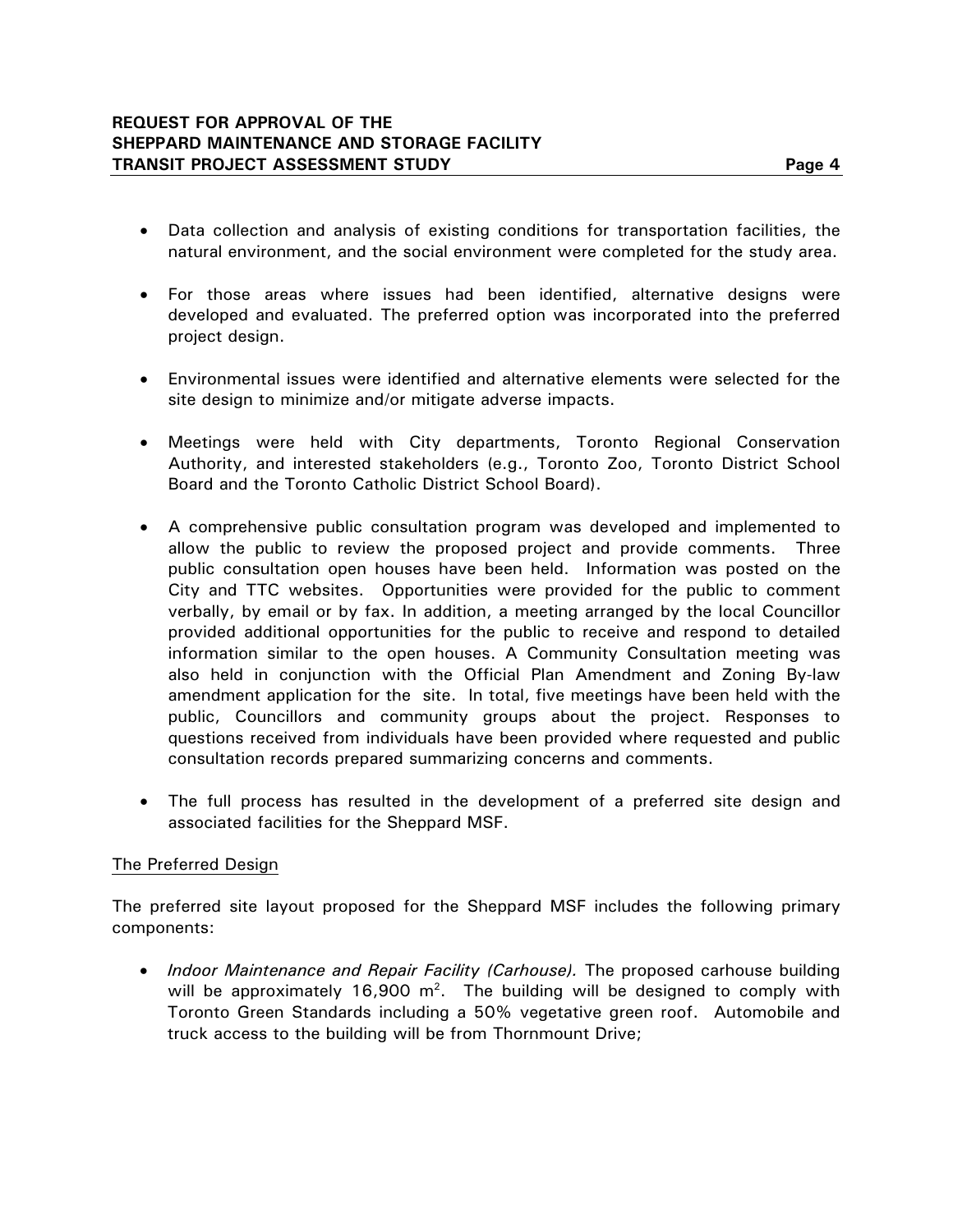- Maintenance of Way (MoW) Building. The MoW will be approximately 1,500 m<sup>2</sup>, and will provide office and shop areas for servicing the LRT right-of-way. The MoW building will provide an area for electrical, signal, track and overhead crews. Space will also be provided for recovery vehicle storage and a work car garage which will provide load up area and repair bay for rail bound work cars;
- *Electrical Substation Building*. The substation building will be approximately 890  $m^2$ , and will provide electrical power to the Sheppard East LRT line as well as the storage yard, MoW and carhouse;
- *Outdoor LRV Storage Yard*. The yard will provide storage for approximately 100 LRV's. An area within the yard is available for future storage track expansion.
- *LRV Access*. From the site, LRVs will access the Sheppard East LRT line from two access points along the frontage of Sheppard Avenue East.
- *Stormwater Management Pond*. A stormwater management pond will be provided on site at the north end of the property.
- *Acoustical Wall.* An acoustical barrier will be installed along the north and east borders of the site to mitigate noise; and
- *Toronto Green Standards.* The development of the site will comply with the City's Toronto Green Standards.

The facility is anticipated to employ approximately 350 employees over three shifts with the majority of the employees on the day shift.

The development of the site will require the realignment of the existing drainage watercourse at the south end of the property. The surface water will be conveyed within a new box culvert extending approximately 230m from the west property boundary towards the east property boundary. The culvert will end at an outflow to the existing drainage facility located to the east of the property boundary, within the unopened Conlins Road right-of-way.

An existing City of Toronto 1050 mm diameter trunk sewer that crosses the site will be relocated along the east side of the site. To the north of the site, the sewer will be aligned within the former rail corridor westward until it reconnects with an existing section of the trunk sewer.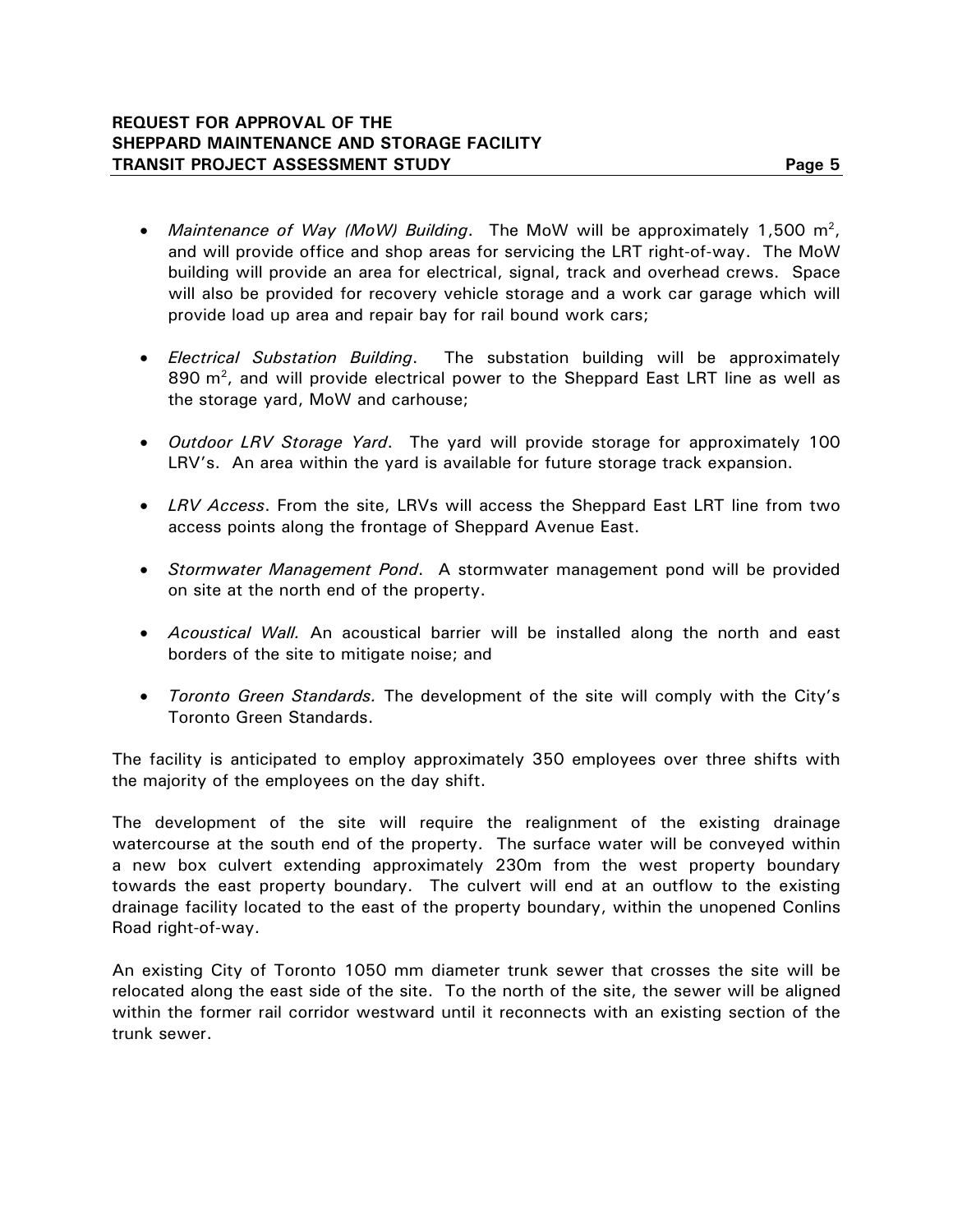The property is currently owned by the Province of Ontario under the jurisdiction of the Ministry of Transportation and has designated this property be used for the Sheppard Maintenance and Storage Facility.

#### **Schedule**

Assuming all necessary approvals are received by September 2010, construction is expected to begin in the fall of 2010 and continue until 2013, to coincide with revenue service date of the Sheppard East LRT.

#### Official Plan Amendment and Zoning By-Law Amendment

Toronto's Official Plan Urban structure map (Map 2) identifies the lands as part of an Employment District. The lands are primarily designated as Employment Area with a portion of the lands also designated as Natural Areas. The Natural Areas designation applies to the lands along the existing watercourse and the east property line. The lands are also subject to Site and Area Specific Policy 135 which permits uses within the Employment area designations that are compatible with the Toronto Zoo. The policy permits the use of holding (H) provisions in the zoning by-law.

An Official Plan Amendment is required for the site to permit:

- Proposed development within 10 meters of the established stable top of bank (subject to the TRCA approval);
- Permit the realignment of the watercourse within the subject property and adjust the corresponding Natural Area designation on Land Use Map 22 subject to the Environmental Assessment and the approval of the TRCA; and
- Remove Site and Area Specific Policy 135.

A Zoning By-law Amendment is required to permit a public transportation use and outside storage and to remove the existing holding (H) provisions.

TTC has submitted an application to the City of Toronto for an Official Plan Amendment and Zoning By-law amendment as described above. A preliminary report on the application was received by the City's Planning and Growth Management Committee on March 8, 2010. A Community Consultation meeting, as required by the City's planning process, was held on April 13, 2010.